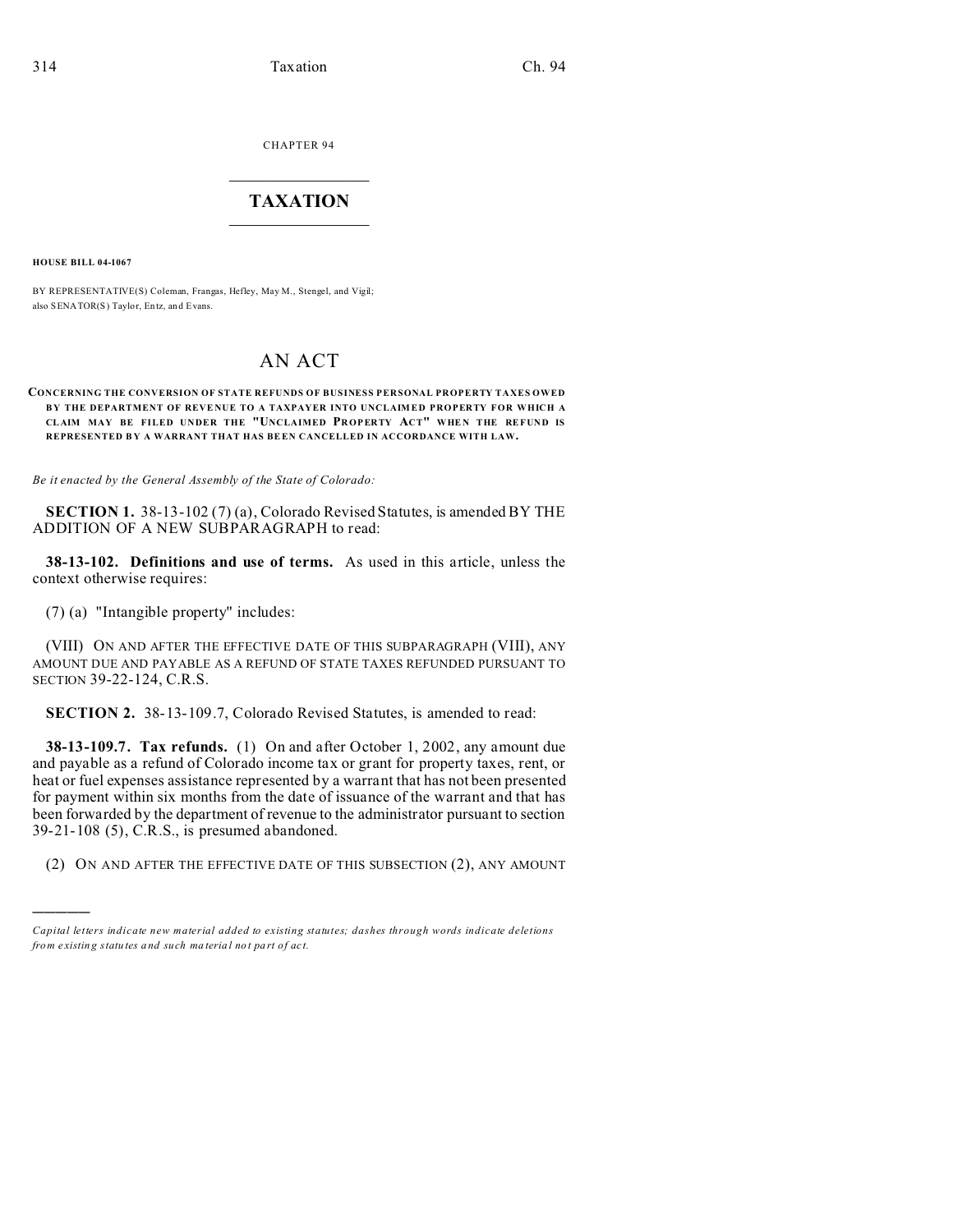## Ch. 94 Taxation 315

DUE AND PAYABLE AS A REFUND OF STATE TAXES REFUNDED PURSUANT TO SECTION 39-22-124, C.R.S., REPRESENTED BY A WARRANT THAT HAS NOT BEEN PRESENTED FOR PAYMENT WITHIN SIX MONTHS FROM THE DATE OF ISSUANCE OF THE WARRANT AND THAT HAS BEEN FORWARDED BY THE DEPARTMENT OF REVENUE TO THE ADMINISTRATOR PURSUANT TO SECTION 39-21-108 (6), C.R.S., IS PRESUMED ABANDONED.

**SECTION 3.** 39-21-108, Colorado Revised Statutes, is amended BY THE ADDITION OF A NEW SUBSECTION to read:

**39-21-108. Refunds.** (6) (a) ON AND AFTER THE EFFECTIVE DATE OF THIS SUBSECTION(6), ANY WARRANT REPRESENTING A REFUND OF STATE TAXES REFUNDED PURSUANT TO SECTION 39-22-124 THAT IS NOT PRESENTED FOR PAYMENT WITHIN SIX MONTHS FROM ITS DATE OF ISSUANCE SHALL BE VOID. ON AND AFTER THE EFFECTIVE DATE OF THIS SUBSECTION (6), WITHIN EIGHTEEN MONTHS AFTER THE CANCELLATION OF A WARRANT IN ACCORDANCE WITH THE STANDARD OPERATING PROCEDURES OF THE DEPARTMENT OR THE STATE CONTROLLER, THE DEPARTMENT SHALL FORWARD TO THE STATE TREASURER THE NAME OF THE TAXPAYER AS IT APPEARS ON THE WARRANT, THE TAXPAYER IDENTIFICATION NUMBER, THE TAXPAYER'S LAST-KNOWN ADDRESS, THE AMOUNT OF THE CANCELLED WARRANT, AND AN AMOUNT OF MONEY EQUAL TO THE AMOUNT SPECIFIED IN THE WARRANT SO THAT THE STATE TREASURER MAY MAKE THE REFUND PURSUANT TO THE PROVISIONS OF THE "UNCLAIMED PROPERTY ACT", ARTICLE 13 OF TITLE 38, C.R.S.

(b) IF THE DEPARTMENT HAS FORWARDED TO THE STATE TREASURER INFORMATION AND AN AMOUNT OF MONEY EQUAL TO THE AMOUNT OF THE WARRANT PURSUANT TO PARAGRAPH (a) OF THIS SUBSECTION (6), THE TAXPAYER MUST FILE THE CLAIM FOR THE AMOUNT OF THE REFUND WITH THE STATE TREASURER PURSUANT TO THE "UNCLAIMED PROPERTY ACT", ARTICLE 13 OF TITLE 38, C.R.S. THE DEPARTMENT AND THE STATE TREASURER SHALL COOPERATE TO ENSURE THAT ANY TAXPAYER WHO CONTACTS THE DEPARTMENT TO CLAIM THE AMOUNT OF A REFUND REPRESENTED BY A CANCELLED WARRANT IS PROVIDED WITH THE INFORMATION OR ASSISTANCE NECESSARY TO OBTAIN THE REFUND FROM THE STATE TREASURER.

(c) THE DEPARTMENT MAY RECLAIM FROM THE UNCLAIMED PROPERTY TRUST FUND CREATED IN SECTION 38-13-116.5, C.R.S., AND CREDIT TO THE APPROPRIATE STATE REVENUE FUND ANY AMOUNT FORWARDED BY THE DEPARTMENT TO THE STATE TREASURER PURSUANT TO PARAGRAPH (a) OF THIS SUBSECTION (6) THAT WAS BASED ON A WARRANT REPRESENTING AN ERRONEOUS REFUND. IF THE STATE TREASURER ISSUED AN ERRONEOUS REFUND TO THE TAXPAYER NAMED ON THE WARRANT, THE TREASURER SHALL PROVIDE PROOF OF THAT PAYMENT TO THE DEPARTMENT, AND THE DEPARTMENT MAY ASSESS THAT AMOUNT PURSUANT TO SECTION 39-21-103 (1).

**SECTION 4.** 39-21-113 (12), Colorado Revised Statutes, is amended to read:

**39-21-113. Reports and returns.** (12) (a) Notwithstanding the provisions of this section, on and after October 1, 2002, for the purpose of enabling the state treasurer to make income tax refunds pursuant to the provisions of the "Unclaimed Property Act", article 13 of title 38, C.R.S., the department shall supply the state treasurer with information as required by section 39-21-108 (5).